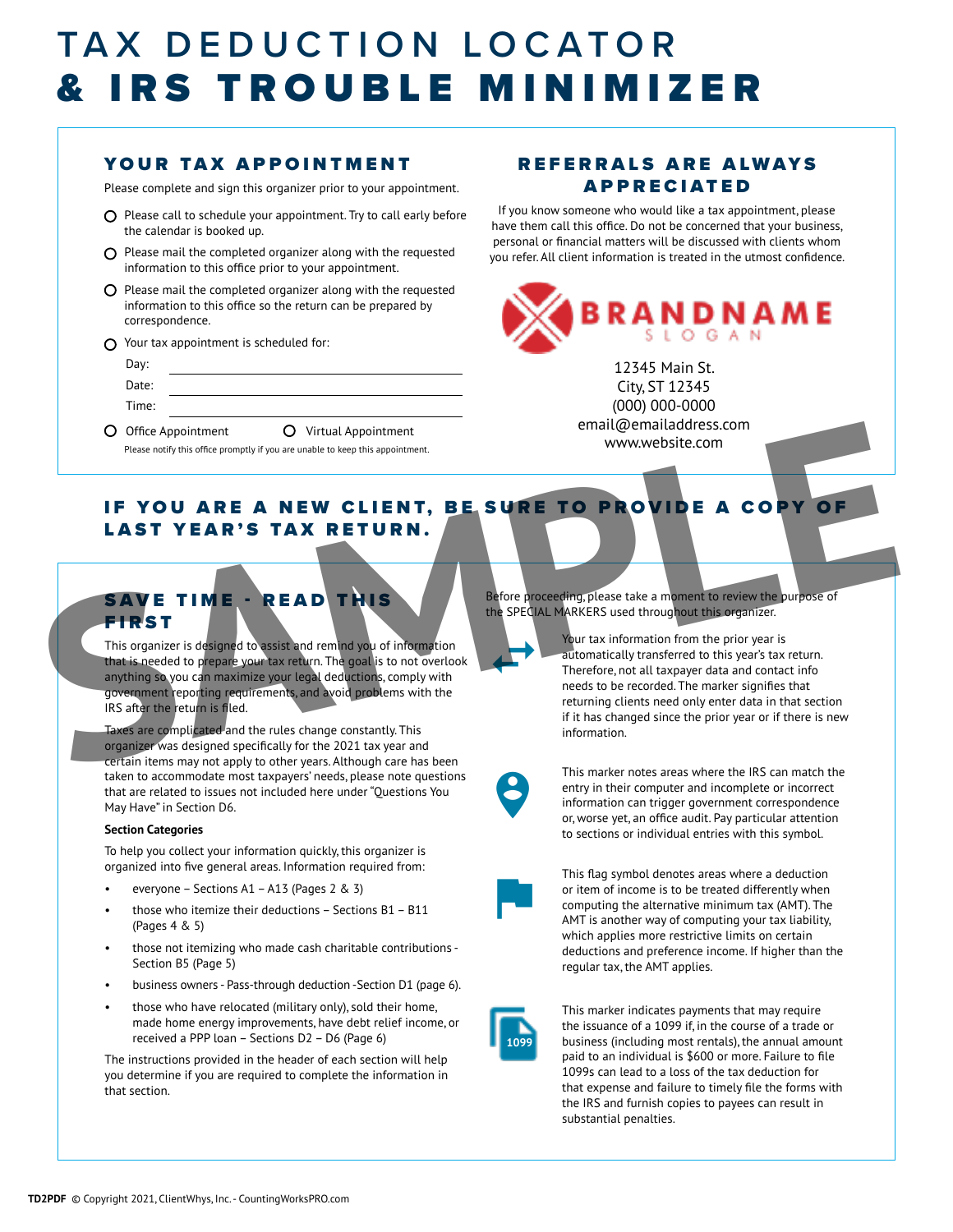### - TAXPAYER INFORMATI

The information on this page is required for every taxpayer. Please review each section on this page and report items that are applicable to you, your spouse or dependents.

 $\theta \neq$ 

A6 - INCOME & ADJUSTMENTS Q

2

**You Spouse**

| Returning clients: enter first and last name of filer and any changes only.                                                                                                                |                                                |                          |             |                          | W-2 Wages - Please provide W-2 Forms (retain copy "C" for your records)                                                                                           |                                |            |               |  |  |  |
|--------------------------------------------------------------------------------------------------------------------------------------------------------------------------------------------|------------------------------------------------|--------------------------|-------------|--------------------------|-------------------------------------------------------------------------------------------------------------------------------------------------------------------|--------------------------------|------------|---------------|--|--|--|
| <b>Filer Name</b>                                                                                                                                                                          |                                                |                          |             | Birthday                 | Partnership, Trust or S-Corporation K-1s (provide complete K-1 copies)                                                                                            |                                |            |               |  |  |  |
| (Must Match SS Admin)                                                                                                                                                                      |                                                |                          |             |                          | Were you the beneficiary of an inheritance? If so, please verify with                                                                                             |                                | $\Box$ Yes | $\Box$ Yes    |  |  |  |
| Social Security No. <b>8</b><br>(and IRS IP-PIN if issued)                                                                                                                                 |                                                | Occupation               |             |                          | executor or trustee if you will be receiving a K-1.<br>State Tax Refund (provide 1099-G)                                                                          |                                |            |               |  |  |  |
| Driver's Licence (DL)                                                                                                                                                                      |                                                |                          |             | State                    | Social Security or RR (provide SSA-1099 or RRB-1099)                                                                                                              |                                |            |               |  |  |  |
| DL Issued Date                                                                                                                                                                             |                                                | DL Expires               |             |                          | Pension Income (provide all 1099-Rs) - enter IRA distributions in A7                                                                                              |                                |            |               |  |  |  |
| Contact Phone                                                                                                                                                                              |                                                |                          |             | O Day O Evening          | Alimony Received (IRS matches with alimony paid)<br>Alimony Paid (provide name and SSN below)                                                                     |                                |            |               |  |  |  |
| Email Address                                                                                                                                                                              |                                                |                          |             | $\Box$ Legally Blind     | Paid to:                                                                                                                                                          | SSN:                           |            |               |  |  |  |
| $\bullet$                                                                                                                                                                                  |                                                |                          |             | Birthday                 | Tips (not included in W-2s)                                                                                                                                       |                                |            |               |  |  |  |
| Spouse Name<br>(Must Match SS Admin)                                                                                                                                                       |                                                |                          |             | $\sqrt{2}$               | Unemployment Compensation (provide 1099-G)                                                                                                                        |                                |            |               |  |  |  |
| Social Security No. <b>8</b><br>(and IRS IP-PIN if issued)                                                                                                                                 |                                                | Occupation               |             |                          | Gambling Winnings (provide W-2Gs)                                                                                                                                 |                                |            |               |  |  |  |
| Driver's Licence (DL)                                                                                                                                                                      |                                                |                          |             | State                    | A7 - IRA & RETIREMENT PLANS @                                                                                                                                     |                                | You        | <b>Spouse</b> |  |  |  |
| DL Issued Date                                                                                                                                                                             |                                                | <b>DL</b> Expires        |             |                          | Retirement plan with your employer?                                                                                                                               |                                | $\Box$ Yes | $\Box$ Yes    |  |  |  |
|                                                                                                                                                                                            |                                                |                          |             |                          | Did you or your spouse convert a traditional IRA to a Roth IRA in 2021?                                                                                           |                                | $\Box$ Yes | $\Box$ Yes    |  |  |  |
| Contact Phone                                                                                                                                                                              |                                                |                          |             | O Day O Evening          | Contributions<br><b>Traditional</b>                                                                                                                               |                                |            |               |  |  |  |
| Email Address                                                                                                                                                                              |                                                |                          |             | $\Box$ Legally Blind     | Withdrawals $(1099-R)^{(1)}$<br>IRA, Keogh                                                                                                                        |                                |            |               |  |  |  |
| A2 - ADDRESS                                                                                                                                                                               |                                                |                          |             |                          | & SEP<br>Rollovers <sup>(2)(3)</sup>                                                                                                                              |                                |            |               |  |  |  |
| Returning clients can skip this section except for changes.                                                                                                                                |                                                |                          |             | $\theta \Leftrightarrow$ | Plans<br>Basis (Total of your prior year non-deductible contributions)                                                                                            |                                |            |               |  |  |  |
| Street                                                                                                                                                                                     |                                                |                          | Apt/Unit No |                          | Contributions                                                                                                                                                     |                                |            |               |  |  |  |
|                                                                                                                                                                                            |                                                |                          |             |                          | Withdrawals (1099-R)<br><b>Roth IRA</b>                                                                                                                           |                                |            |               |  |  |  |
| City                                                                                                                                                                                       |                                                |                          |             | Zip                      | Rollovers <sup>(</sup>                                                                                                                                            |                                |            |               |  |  |  |
| Home Phone Number (if different from above)                                                                                                                                                |                                                |                          |             |                          | Amount Originally Distributed in 2020 (Maximum<br>Coronavirus  <br>\$100.00                                                                                       |                                |            |               |  |  |  |
| A3 - STATUS CHANGES FOR 2021<br>Check any that apply and enter the effective date.                                                                                                         |                                                |                          |             |                          | <b>Distribution</b><br>Amount Recontributed in 2021<br>(1) Show reason if under age 59-1/2 (2) Must be reported even if not taxable unless directly "transferred" |                                |            |               |  |  |  |
| $\Box$ Married                                                                                                                                                                             | D.                                             | Moved                    |             | $\sqrt{1}$               | (3) Rollovers from Traditional to a Roth IRA may be taxable.                                                                                                      |                                |            |               |  |  |  |
|                                                                                                                                                                                            |                                                |                          |             |                          | <b>A8 - SPECIAL QUESTIONS &amp; INFO</b>                                                                                                                          |                                |            |               |  |  |  |
| $\Box$ Separated                                                                                                                                                                           |                                                | Home Sold                |             |                          | Coronavirus Economic Impact Payments (EIP #3) received                                                                                                            |                                |            |               |  |  |  |
| Divorced                                                                                                                                                                                   |                                                | <b>D</b> Spouse Deceased |             |                          | Advanced Child Credit Received (IRS Letter 6419)                                                                                                                  |                                |            |               |  |  |  |
| $\Box$ Retired                                                                                                                                                                             |                                                | Dependent Deceased       |             |                          | Coverdell Education Account   Contribution                                                                                                                        | Distribution - provide 1099-Q  |            |               |  |  |  |
|                                                                                                                                                                                            |                                                |                          |             |                          | Sec 529 Tuition Plan<br>Contribution                                                                                                                              | Distribution - provide 1099-Q  |            |               |  |  |  |
| <b>A4 - ESTIMATED TAXES PAID</b>                                                                                                                                                           |                                                |                          |             |                          | HSA Contribution other than via employer                                                                                                                          | Distribution - provide 1099-SA |            |               |  |  |  |
| This office cannot assume that all estimated taxes were paid as originally scheduled or on<br>time. Therefore, please enter the amounts and dates of payment or provide proof of payments. |                                                |                          |             |                          | Adoption Expenses Special Needs Child                                                                                                                             | <b>Educator Expenses</b>       |            |               |  |  |  |
| Incorrect amounts will result in IRS or state correspondence after the return is filed.                                                                                                    |                                                |                          |             |                          | CAUTION - There are severe penalties with failing to report an interest in or signature authority over a                                                          |                                |            |               |  |  |  |
| Payment & Due Date                                                                                                                                                                         | Date Paid                                      |                          | Federal     | State                    | foreign bank account. Call our attention to any foreign accounts, dealings, or inheritance.                                                                       |                                |            |               |  |  |  |
| Applied from Last Year's Refund                                                                                                                                                            |                                                |                          |             |                          | <b>CHECK ALL THAT APPLY TO YOU (AND OR YOUR SPOUSE)</b>                                                                                                           |                                |            |               |  |  |  |
| First Quarter (April 15, 2021)                                                                                                                                                             | $\left  \begin{array}{cc} \end{array} \right $ |                          |             |                          | Have signature authority or are named as a co-owner on a bank account in a foreign<br>country even if the funds are not yours.                                    |                                |            |               |  |  |  |
| Second Quarter (June 15, 2021)                                                                                                                                                             |                                                | $\left  \right $         |             |                          | Received an inheritance from someone in a foreign country.                                                                                                        |                                |            |               |  |  |  |
| Third Quarter (Sept. 15, 2021)                                                                                                                                                             |                                                | $\left  \right $         |             |                          | Have a foreign bank account (over \$10,000 at any time in 2021)                                                                                                   |                                |            |               |  |  |  |
|                                                                                                                                                                                            |                                                |                          |             |                          | $\Box$ Received a distribution from, or were the grantor, or transferor to, a foreign trust                                                                       |                                |            |               |  |  |  |
| Fourth Quarter (Jan. 18, 2022)                                                                                                                                                             |                                                |                          |             |                          | $\Box$ At any time during the year hold an interest in a foreign financial asset                                                                                  |                                |            |               |  |  |  |
| A5 - REFUND DIRECT DEPOSIT<br>Complete this section to have your refund automatically deposited into your bank account.                                                                    |                                                |                          |             |                          | Receive, sell, exchange or otherwise acquire a financial interest in virtual currency<br>during the year.                                                         |                                |            |               |  |  |  |
| Doing so will speed up the refund and eliminate the danger of a check being lost or                                                                                                        |                                                |                          |             |                          | Invest in a Qualified Opportunity Fund during the year                                                                                                            |                                |            |               |  |  |  |
| stolen. Direct deposit can be allocated to up to 3 separate accounts. Entries for only one<br>account are provided below. If you wish to make multiple deposits, please provide the        |                                                |                          |             |                          |                                                                                                                                                                   |                                |            |               |  |  |  |
| additional account information and how you wish to allocate the refund.                                                                                                                    |                                                |                          |             |                          | Been denied Earned Income Credit by the IRS                                                                                                                       |                                |            |               |  |  |  |
| <b>Bank Name</b>                                                                                                                                                                           |                                                |                          |             |                          | Been re-certified for the Earned Income, Child Tax, or American Opportunity Credit                                                                                |                                |            |               |  |  |  |
|                                                                                                                                                                                            |                                                |                          |             |                          | Bought, sold, or gifted real estate in 2021. If so, please call in advance.                                                                                       |                                |            |               |  |  |  |
| Bank Routing Number (Exactly 9 Digits)<br>Account Number (include hyphens - omit spaces & special characters – 17 digits max)                                                              |                                                |                          |             |                          | Made a gift of money or property to any individual in excess of \$15,000 (\$30,000 for<br>joint gifts by a married couple) in 2021                                |                                |            |               |  |  |  |
|                                                                                                                                                                                            |                                                |                          |             |                          | Employ household workers                                                                                                                                          |                                |            |               |  |  |  |
|                                                                                                                                                                                            |                                                |                          |             |                          | Sell jewelry, gold, coins, or other precious metals during the year                                                                                               |                                |            |               |  |  |  |
| Account Type                                                                                                                                                                               | <b>O</b> Checking                              | O Savings                | Allocation: | %                        | Filer Spouse You wish to contribute to the Presidential campaign fund                                                                                             |                                |            |               |  |  |  |
| <b>FD2PDF</b> © Copyright 2021 ClientWhys, Inc. - CountingWorksPRO.com                                                                                                                     |                                                |                          |             |                          |                                                                                                                                                                   |                                |            |               |  |  |  |

A1 - TAXPAYER INFORMATION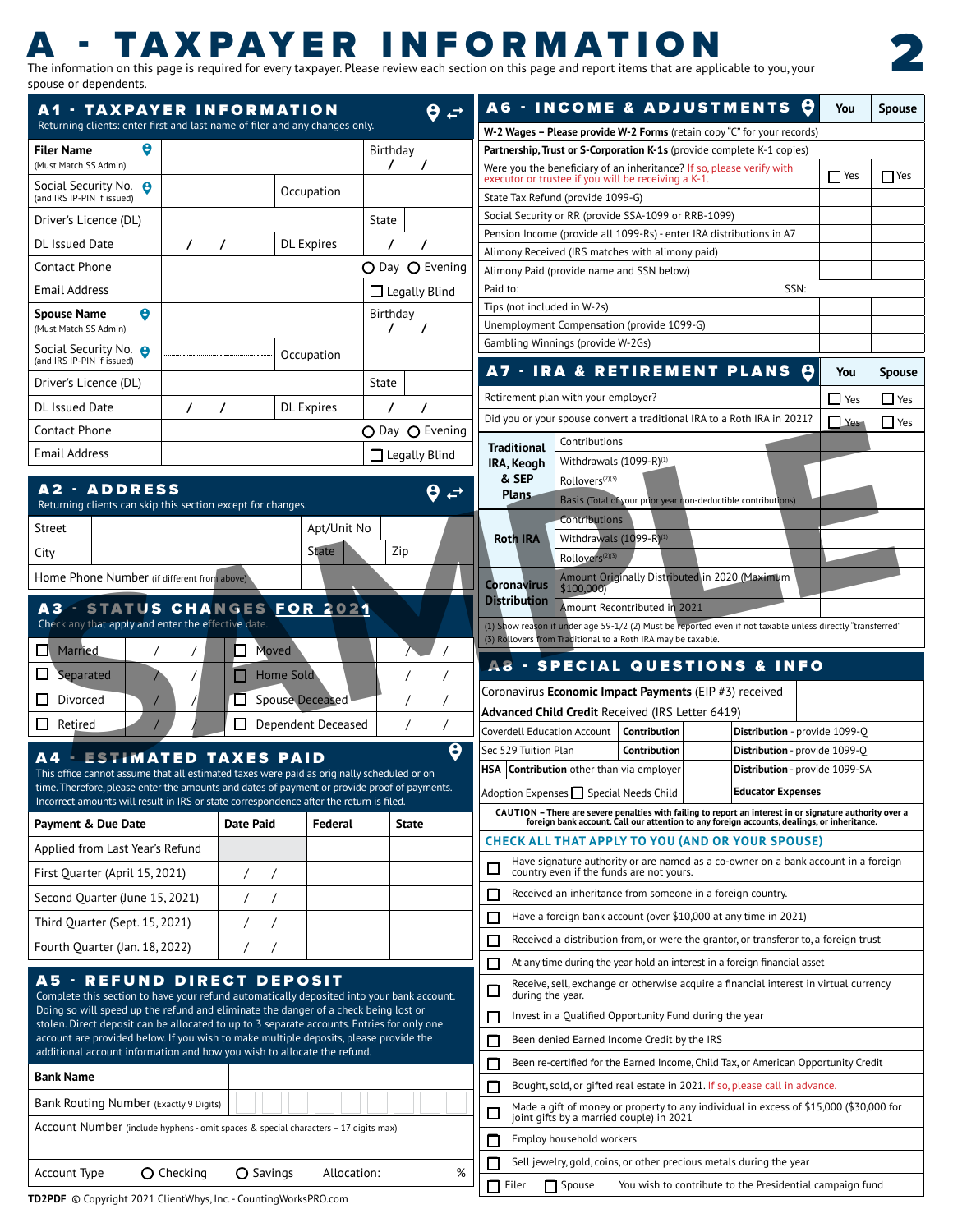## **A - TAXPAYER INFORMATION**<br>The information on this page is required for every taxpayer. Please review each section on this page and report items that are applicable to you, your

spouse or dependents.

3

| spouse or dependents.                                                                                                                                                                                                                                                                                                                                                                                                                                                 |                                                                                                         |                                                                             |                                    |                                                                     |                                                                                |                                   |                                                                   |                              |
|-----------------------------------------------------------------------------------------------------------------------------------------------------------------------------------------------------------------------------------------------------------------------------------------------------------------------------------------------------------------------------------------------------------------------------------------------------------------------|---------------------------------------------------------------------------------------------------------|-----------------------------------------------------------------------------|------------------------------------|---------------------------------------------------------------------|--------------------------------------------------------------------------------|-----------------------------------|-------------------------------------------------------------------|------------------------------|
| <b>A9 - DEPENDENTS</b>                                                                                                                                                                                                                                                                                                                                                                                                                                                |                                                                                                         |                                                                             |                                    |                                                                     |                                                                                |                                   |                                                                   | $\boldsymbol{\Theta}$        |
| Returning clients need only enter first names and any changes. Enter all the information for new dependents.                                                                                                                                                                                                                                                                                                                                                          |                                                                                                         |                                                                             |                                    |                                                                     |                                                                                |                                   |                                                                   |                              |
|                                                                                                                                                                                                                                                                                                                                                                                                                                                                       |                                                                                                         |                                                                             |                                    |                                                                     |                                                                                |                                   |                                                                   | If over the age of 18        |
| <b>First Name</b>                                                                                                                                                                                                                                                                                                                                                                                                                                                     | Last Name<br>(If Different)                                                                             | Social Security Number $\Theta$<br>(and, if issued, IRS IP-PIN) (Mandatory) |                                    | S, D, F, M, G,<br>Other or HOH*                                     | <b>Months in Home</b><br>(Your Home)                                           | <b>Birth Date</b>                 | Income                                                            | Student                      |
|                                                                                                                                                                                                                                                                                                                                                                                                                                                                       |                                                                                                         |                                                                             |                                    |                                                                     |                                                                                | $\sqrt{ }$                        |                                                                   | $\Box$ Yes                   |
|                                                                                                                                                                                                                                                                                                                                                                                                                                                                       |                                                                                                         |                                                                             |                                    |                                                                     |                                                                                |                                   |                                                                   |                              |
|                                                                                                                                                                                                                                                                                                                                                                                                                                                                       |                                                                                                         |                                                                             |                                    |                                                                     |                                                                                |                                   |                                                                   | $\blacksquare$ Yes           |
|                                                                                                                                                                                                                                                                                                                                                                                                                                                                       |                                                                                                         |                                                                             |                                    |                                                                     |                                                                                |                                   |                                                                   | $\Box$ Yes                   |
| * Enter S-Son, D-Daughter, F-Father, M-Mother, G-Grandchild, or enter other relationship. Enter HOH for non-dependent Head of Household qualifiers.                                                                                                                                                                                                                                                                                                                   |                                                                                                         |                                                                             |                                    |                                                                     |                                                                                |                                   |                                                                   |                              |
| <b>A10 - INTEREST INCOME</b>                                                                                                                                                                                                                                                                                                                                                                                                                                          |                                                                                                         |                                                                             |                                    |                                                                     |                                                                                |                                   | Caution: All interest must be reported even if tax-free! $\Theta$ |                              |
| IRS matches payer and amount. Always use the payer name listed on 1099 even if not the original source.                                                                                                                                                                                                                                                                                                                                                               |                                                                                                         |                                                                             |                                    |                                                                     |                                                                                |                                   |                                                                   |                              |
|                                                                                                                                                                                                                                                                                                                                                                                                                                                                       |                                                                                                         |                                                                             | <b>Banks, Credit Union,</b>        |                                                                     |                                                                                |                                   |                                                                   |                              |
|                                                                                                                                                                                                                                                                                                                                                                                                                                                                       | Name of Payer<br>Please provide all forms 1099INT and 1099OID                                           |                                                                             | Corp Bonds, Seller                 |                                                                     | <b>Direct U.S. Obligations</b><br>Saving Bonds, T-Bills, etc.                  | <b>Home State Municipal Bonds</b> |                                                                   | <b>Other State</b>           |
|                                                                                                                                                                                                                                                                                                                                                                                                                                                                       | (Entries are not needed when 1099s are provided)                                                        |                                                                             | <b>Financed Mortgages,</b><br>etc. |                                                                     | (State Tax-Free)                                                               | (Generally Tax-Free)              |                                                                   | (Federal Tax-Free)           |
|                                                                                                                                                                                                                                                                                                                                                                                                                                                                       |                                                                                                         |                                                                             |                                    |                                                                     |                                                                                |                                   |                                                                   |                              |
|                                                                                                                                                                                                                                                                                                                                                                                                                                                                       |                                                                                                         |                                                                             |                                    |                                                                     |                                                                                |                                   |                                                                   |                              |
|                                                                                                                                                                                                                                                                                                                                                                                                                                                                       |                                                                                                         |                                                                             |                                    |                                                                     |                                                                                |                                   |                                                                   |                              |
|                                                                                                                                                                                                                                                                                                                                                                                                                                                                       |                                                                                                         |                                                                             |                                    |                                                                     |                                                                                |                                   |                                                                   |                              |
|                                                                                                                                                                                                                                                                                                                                                                                                                                                                       |                                                                                                         |                                                                             |                                    |                                                                     |                                                                                |                                   |                                                                   |                              |
| Forfeited Interest (early withdrawal penalty)                                                                                                                                                                                                                                                                                                                                                                                                                         |                                                                                                         |                                                                             |                                    |                                                                     | Federal Tax Witholding on Interest & Dividends                                 |                                   |                                                                   |                              |
|                                                                                                                                                                                                                                                                                                                                                                                                                                                                       |                                                                                                         |                                                                             |                                    | <b>Seller Financed Mortgages</b>                                    | Note: Seller financed mortgages require the name, SSN and address of the payer |                                   |                                                                   |                              |
| Payer Name:                                                                                                                                                                                                                                                                                                                                                                                                                                                           |                                                                                                         | SSN:                                                                        |                                    | <b>Address</b>                                                      |                                                                                |                                   |                                                                   |                              |
| <b>A11 - DIVIDEND INCOME</b>                                                                                                                                                                                                                                                                                                                                                                                                                                          |                                                                                                         |                                                                             |                                    |                                                                     |                                                                                |                                   |                                                                   |                              |
| (1) Qualified dividends receive special tax treatment and are included in the "Ordinary Dividends" total. (2) Includes income from savings bonds, T-Bills, etc., which are state tax-free.<br><b>A12 · INVESTMENT SALES</b><br>IRS matches gross proceeds from sales using the 1099-B. All transactions must be reported even if there is no profit. If broker provides a summary of transactions, bring it and skip<br>this section. For home sales, see Section D2. |                                                                                                         |                                                                             |                                    |                                                                     |                                                                                |                                   |                                                                   |                              |
|                                                                                                                                                                                                                                                                                                                                                                                                                                                                       |                                                                                                         |                                                                             |                                    |                                                                     |                                                                                |                                   |                                                                   | $\vert \bm{\theta} \vert$    |
|                                                                                                                                                                                                                                                                                                                                                                                                                                                                       | <b>Description</b><br>(Please provide all forms 1099-B and any gain/loss statements provided by broker) |                                                                             | Inherited?                         | <b>Date Acquired</b>                                                | <b>Date Sold</b>                                                               | Selling Price                     | <b>Cost or Other</b><br>Basis <sup>(1)</sup>                      |                              |
|                                                                                                                                                                                                                                                                                                                                                                                                                                                                       |                                                                                                         |                                                                             |                                    |                                                                     |                                                                                |                                   |                                                                   |                              |
|                                                                                                                                                                                                                                                                                                                                                                                                                                                                       |                                                                                                         |                                                                             | $\blacksquare$ Yes                 |                                                                     |                                                                                |                                   |                                                                   |                              |
|                                                                                                                                                                                                                                                                                                                                                                                                                                                                       |                                                                                                         |                                                                             | $\Box$ Yes                         |                                                                     |                                                                                |                                   |                                                                   |                              |
|                                                                                                                                                                                                                                                                                                                                                                                                                                                                       |                                                                                                         |                                                                             | $\Box$ Yes                         |                                                                     |                                                                                |                                   |                                                                   |                              |
| (1) The basis from which gain is determined may not be the original cost and must account for stock splits, reverse splits, mergers, reinvested dividends, wash sales, etc.                                                                                                                                                                                                                                                                                           |                                                                                                         |                                                                             |                                    |                                                                     |                                                                                |                                   |                                                                   |                              |
| <b>A13 - CHILD OR DEPENDENT CARE EXPENSES</b>                                                                                                                                                                                                                                                                                                                                                                                                                         |                                                                                                         |                                                                             |                                    |                                                                     |                                                                                |                                   |                                                                   |                              |
| Care must enable you to work (or search for work) or attend school FULL-TIME. Care must be for a child under age 13 or an individual who is physically or mentally incapable of self                                                                                                                                                                                                                                                                                  |                                                                                                         |                                                                             |                                    |                                                                     |                                                                                |                                   |                                                                   |                              |
| care. If you are a student, also see section C4. IRS matches employer provided care benefits and income reporting of care provider.                                                                                                                                                                                                                                                                                                                                   |                                                                                                         |                                                                             |                                    |                                                                     |                                                                                |                                   |                                                                   |                              |
|                                                                                                                                                                                                                                                                                                                                                                                                                                                                       | $\Box$ Employer provides dependent care services $\Theta$                                               |                                                                             |                                    | Provider's SSN or Employer ID #<br>MANDATORY unless it is an exempt |                                                                                |                                   | Payments MUST BE Allocated by Child/Dependent                     | Profit<br>(Memo Only)<br>- 0 |
| Paid To                                                                                                                                                                                                                                                                                                                                                                                                                                                               | <b>Address &amp; Phone Number</b>                                                                       |                                                                             |                                    | organization (EO). If EO, check box.                                | Child/Depnd.'s Name:                                                           |                                   | <b>Child/Depnd.'s Name:</b>                                       | <b>Child/Depnd.'s Name:</b>  |
|                                                                                                                                                                                                                                                                                                                                                                                                                                                                       |                                                                                                         |                                                                             |                                    |                                                                     |                                                                                |                                   |                                                                   |                              |
|                                                                                                                                                                                                                                                                                                                                                                                                                                                                       |                                                                                                         |                                                                             |                                    |                                                                     | $\Box$                                                                         |                                   |                                                                   |                              |
|                                                                                                                                                                                                                                                                                                                                                                                                                                                                       |                                                                                                         |                                                                             |                                    |                                                                     | $\Box$<br>$\Box$                                                               |                                   |                                                                   |                              |

**TD2PDF** © Copyright 2021, ClientWhys, Inc. - CountingWorksPRO.com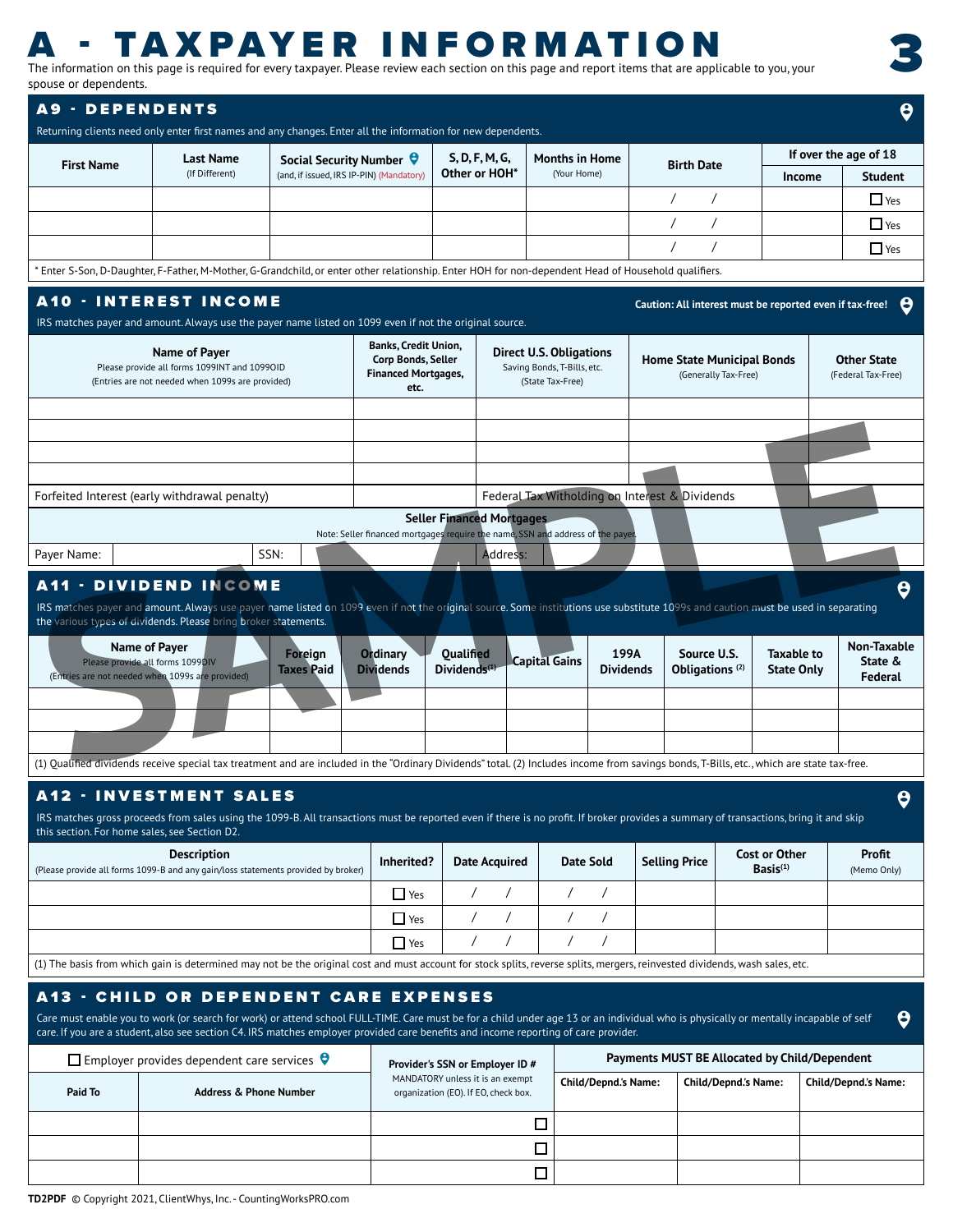### B - ITEMIZED DEDUCTIONS

Taxpayers may choose between itemized or standard deductions. This page and the adjoining page are for recording your expenses, which are needed when itemizing your deductions. If you are certain that you cannot itemize your deductions for either federal or state, you can skip this page and the next one **except for B5 and B10.** 

4

**CAUTION: If you are married and filing separately and either you or your spouse itemize your deductions, then the other spouse must also itemize their deductions. The law does not allow one to itemize and the other to take the standard deduction.** 

**If filing married separate and your spouse is itemizing deductions.**

| <b>B1 - MEDICAL EXPENSES</b>                                                                                                                                             | <b>B3 - TAXES PAID</b><br>RT.                                                                                                                                                        |                        |                           |                        |
|--------------------------------------------------------------------------------------------------------------------------------------------------------------------------|--------------------------------------------------------------------------------------------------------------------------------------------------------------------------------------|------------------------|---------------------------|------------------------|
| Although for Federal purposes medical expenses for 2021 are only deductible to<br>the extent they exceed 7 1⁄2% of your adjusted gross income (AGI) for the year, some   | Do not list any taxes associated with a business or rental activity. Taxes are not<br>deductible for AMT purposes.                                                                   |                        |                           |                        |
| states, such as Arizona, have no or a different limitation. If your state has a lower or no                                                                              | Real Estate - Primary Residence                                                                                                                                                      |                        | Do not                    |                        |
| limitation be sure to list your medical expenses. Do NOT list expenses reimbursed by<br>insurance or expenses and premiums paid with pre-tax funds or HSA distributions. | Real Estate - 2nd Home                                                                                                                                                               |                        | include                   |                        |
| INSURANCE PREMIUMS for Medical, Dental, Vision & Hospital <sup>(1)</sup>                                                                                                 | Real Estate - Investment Property (Land, etc.)                                                                                                                                       |                        | interest and<br>penalties |                        |
| Medicare Insurance Premiums (Not payroll tax)                                                                                                                            | CAUTION - Some tax bills include non-deductible special services. Please provide copies of the tax bills.                                                                            |                        |                           |                        |
| Filer                                                                                                                                                                    | Vehicle License Fees (Tax portion only):<br>(1)                                                                                                                                      | (2)                    |                           | (3)                    |
| Long-Term Care Insurance                                                                                                                                                 | Personal Property Tax (Boat, plane, etc.)                                                                                                                                            |                        |                           |                        |
| Spouse                                                                                                                                                                   | Sales Tax - Receipted (Leave blank for standard amount)                                                                                                                              |                        |                           |                        |
| Doctors, Dentists <sup>(2)</sup> (No discretionary cosmetic surgery)                                                                                                     | Sales Tax - Cars, Boats, Home, Etc. (Do not include above)                                                                                                                           |                        |                           |                        |
| Acupuncture & Chiropractic Care                                                                                                                                          | Income Taxes Paid to Another State                                                                                                                                                   | State:                 |                           |                        |
| Hospital <sup>(3)</sup>                                                                                                                                                  | City, County, Local Taxes (not listed in another category)                                                                                                                           |                        |                           |                        |
| Prescription Drugs (No over-the-counter drugs except insulin)                                                                                                            | Other:                                                                                                                                                                               |                        |                           |                        |
| □ Check if in-home care<br>Nursing Care                                                                                                                                  | State Income Tax Paid During 2021 (please provide proof of payment)<br>Do not include taxes withheld; they are automatic from the source documents.                                  |                        |                           |                        |
| Eye Exam, Glasses, Contact Lenses, Contact Lens Solution                                                                                                                 | <b>Balance Due</b><br>Other Year's Tax                                                                                                                                               |                        |                           |                        |
| Hearing Aids & Batteries                                                                                                                                                 | 2020 Return<br>Or Adjustment                                                                                                                                                         |                        |                           |                        |
| Ambulance & Paramedics                                                                                                                                                   | xtension Payment<br>2020 Return<br>Paid Jan. 2021                                                                                                                                    | 2020 4th Otr. Estimate |                           |                        |
| Auto Travel (To and from medical treatment)                                                                                                                              | <b>B4 - HOME MORTGAGE INTEREST</b>                                                                                                                                                   |                        |                           | $\theta$ M             |
| Parking & tolls (For medical treatment)                                                                                                                                  | Enter only interest on loans secured by your primary residence and designated second                                                                                                 |                        |                           |                        |
|                                                                                                                                                                          | residence. This deduction is limited, for federal, to interest paid on \$1 million (\$750,000 for                                                                                    |                        |                           |                        |
| Taxi, Shuttle, Air Fare, Etc. (To reach medical treatment)                                                                                                               | debts incurred after 12/15/2017) of home acquisition debt on your primary or designated<br>second residence. The debt limit applies separately to each co-owner who is not your      |                        |                           |                        |
| No. of days:<br>Lodging (For medical treatmer                                                                                                                            | spouse. Equity debt interest is not federally deductible for years 2018 thru 2025 unless loan<br>funds were used to make home improvements or can be traced to a deductible purpose. |                        |                           |                        |
| Telephone (Medical-related toll charges only                                                                                                                             | Some states allow a deduction for interest paid on up to \$100,000 of equity debt. The IRS                                                                                           |                        |                           |                        |
| Therapy & Special Schooling <sup>(4)</sup>                                                                                                                               | computer verifies the interest paid on home mortgages.                                                                                                                               |                        |                           |                        |
| Suppliers & Equipment (includes Covid-19-related PPE & home tests to diagnose<br>COVID-19)                                                                               | CAUTION - If no 1098 received, check "Paid To" box and<br>enter payee's name. If paid to a person from whom you bought                                                               | 2nd<br>Home            | <b>Equity</b>             | Amount<br>Provide Form |
|                                                                                                                                                                          | the home and no 1098 received, also complete Box A below.                                                                                                                            |                        | Loan                      | 1098                   |
| Handicapped Placard                                                                                                                                                      | $\Box$ Paid To:                                                                                                                                                                      | $\Box$                 | $\Box$                    |                        |
| Handicapped Home Modifications                                                                                                                                           | $\Box$ Paid To:                                                                                                                                                                      |                        |                           |                        |
| Rentals (crutches, wheelchair, walker, oxygen equipment, etc.)                                                                                                           |                                                                                                                                                                                      | $\Box$                 | □                         |                        |
| Other:                                                                                                                                                                   | $\Box$ Paid To:                                                                                                                                                                      | $\Box$                 | $\Box$                    |                        |
| Other:                                                                                                                                                                   | $\Box$ Paid To:                                                                                                                                                                      |                        |                           |                        |
| (1) Include only amounts you paid.                                                                                                                                       |                                                                                                                                                                                      | $\Box$                 | □                         |                        |
| (2) Includes Christian Science practitioner and psychological counseling.<br>(3) Includes nursing homes for individuals medically incapable of self care. Also includes  | CAUTION - If Form 1098 was issued using a co-owner's SSN, enter that individual's name, address & SSN                                                                                |                        |                           |                        |
| hospital or nursing home meals.                                                                                                                                          | Name:<br>Box                                                                                                                                                                         |                        |                           |                        |
| (4) Includes physical therapy and psychotherapy; special schooling for physically or mentally<br>handicapped.                                                            | SSN:<br>$\overline{A}$                                                                                                                                                               |                        |                           |                        |
|                                                                                                                                                                          | Address:                                                                                                                                                                             |                        |                           |                        |
| <b>B2 - INVESTMENT INTEREST</b>                                                                                                                                          | If your home or 2nd home is a qualified motor home, boat, etc., list the name of the payee here:                                                                                     |                        |                           |                        |
| Interest paid on loans to acquire investments. This interest is only allowable to the extent<br>of net investment income.                                                | <b>CHECK ALL THAT APPLY.</b>                                                                                                                                                         |                        |                           |                        |
| Brokerage Margin Accounts                                                                                                                                                | $\Box$<br>Has the original home loan ever been refinanced?                                                                                                                           |                        |                           |                        |
| Vacant Land                                                                                                                                                              | Did you refinance any of these loans this year? (If so, provide escrow closing statements)<br>$\Box$                                                                                 |                        |                           |                        |
| Other:                                                                                                                                                                   | Have you exceeded the \$100,000 (applies for some states) equity debt limit?<br>$\Box$                                                                                               |                        |                           |                        |
|                                                                                                                                                                          | Does the total of all your home loan balances exceed \$1 million (\$750,000 for post-                                                                                                |                        |                           |                        |
| Other:                                                                                                                                                                   | $\Box$<br>12/15/2017 loans)?                                                                                                                                                         |                        |                           |                        |

**TD2PDF** © Copyright 2021 ClientWhys, Inc. - CountingWorksPRO.com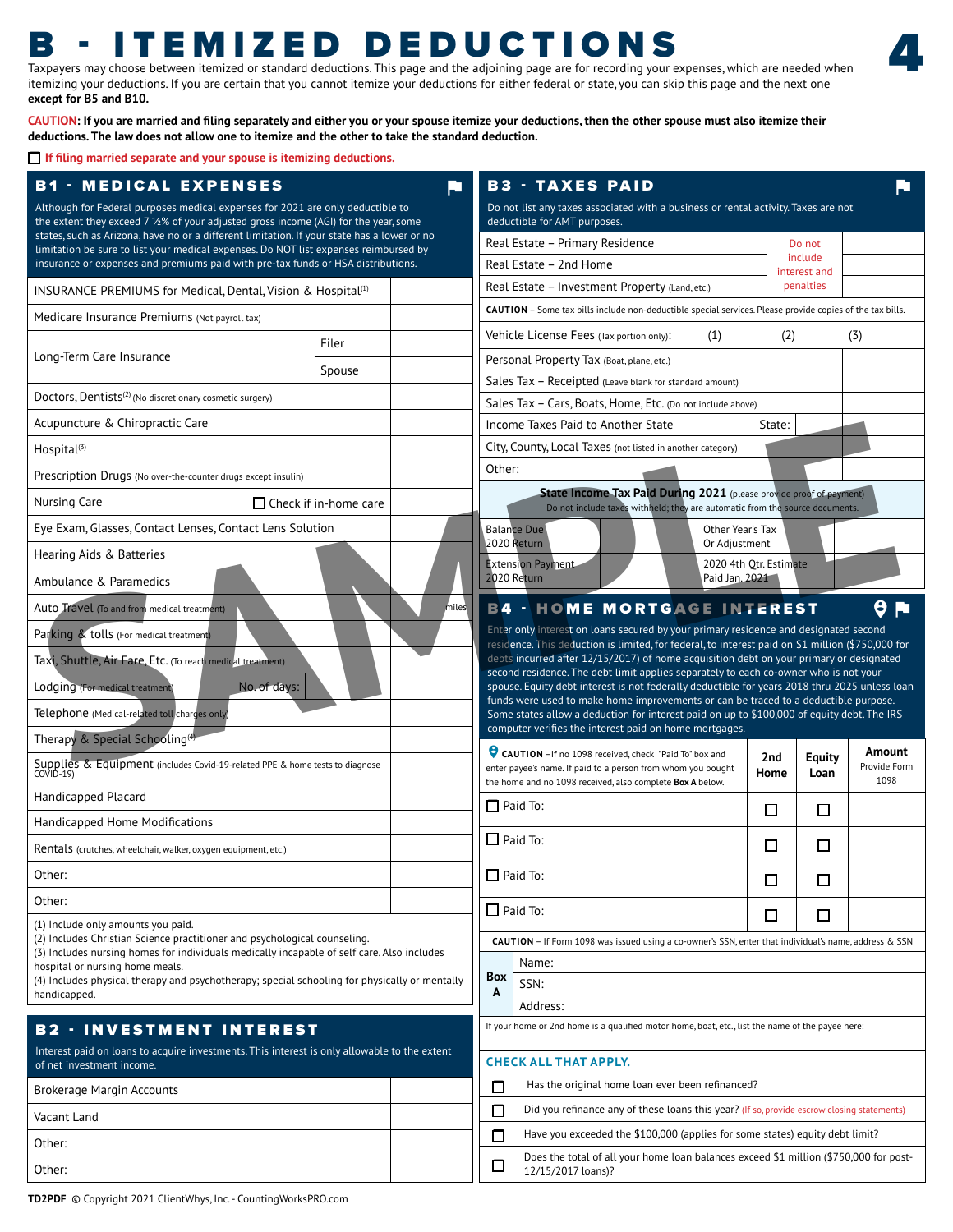### **B** - ITEMIZED DEDUCTIONS



| <b>B5 - CASH CHARITABLE CONTRIBUTIONS</b>                                                                                                                                                |                                                         |                |                                  |            | <b>B9 - MISCELLANEOUS</b>                                                                                                            |                                       |       |
|------------------------------------------------------------------------------------------------------------------------------------------------------------------------------------------|---------------------------------------------------------|----------------|----------------------------------|------------|--------------------------------------------------------------------------------------------------------------------------------------|---------------------------------------|-------|
| If you made cash donations in 2021, complete this section even if not itemizing. All cash<br>contributions MUST be documented with either a bank record or written verification from     |                                                         |                |                                  |            | The expenses listed in this section and section B10 are not deductible for federal in                                                |                                       |       |
| the charity. Personal benefits must be excluded from the donation.                                                                                                                       |                                                         |                |                                  |            | 2018 thru 2025. Some states allow them only to the extent they exceed 2% of your AGI.                                                |                                       | You   |
| House of Worship                                                                                                                                                                         |                                                         |                |                                  |            | <b>DO NOT</b> enter self-employed business expenses here. Instead<br>list them in Section C7                                         |                                       | Name: |
|                                                                                                                                                                                          |                                                         |                | Filer                            |            | <b>Employee Business Expenses</b><br>Don't include amounts that COULD BE or were reimbursed by your employer. List                   |                                       |       |
| Payroll Deduction                                                                                                                                                                        |                                                         |                | Spouse                           |            | all travel expenses including out-of-town meals, hotel, air fare, etc., in section C2.                                               |                                       |       |
| Other:                                                                                                                                                                                   |                                                         |                |                                  |            | Auto Travel                                                                                                                          | See Section C1                        |       |
| Other:                                                                                                                                                                                   |                                                         |                |                                  |            | Business Gifts - Limited to \$25 per recipient per year.<br>Must be ordinary and necessary.                                          |                                       |       |
| Other:                                                                                                                                                                                   |                                                         |                |                                  |            | Continuing Education                                                                                                                 | See Section C4                        |       |
| <b>B6 - NON-CASH CONTRIBUTIONS</b>                                                                                                                                                       |                                                         |                |                                  |            | Employment Seeking & Resume Fees                                                                                                     |                                       |       |
| Household and clothing items must be in good or better condition. Items of minimal value                                                                                                 |                                                         |                |                                  |            | Entertainment & Meals (at 100%)                                                                                                      |                                       |       |
| such as underclothing are not counted. A written receipt is required for donations of \$250<br>or more. An itemized list should be included with your return if the total exceeds \$500. |                                                         |                |                                  |            | (amount of meals NOT provided by restaurants: \$                                                                                     |                                       |       |
| Deductions are limited to the lesser of your cost or the fair market value (FMV) for each                                                                                                |                                                         |                |                                  |            | Equipment - Include individual items with a useful life of one year or more in<br>Section B11.                                       |                                       |       |
| item contributed.                                                                                                                                                                        |                                                         |                |                                  |            | Insurance - Malpractice, E&O, Etc.                                                                                                   |                                       |       |
| Clothing & Household Items                                                                                                                                                               |                                                         |                |                                  |            | Occupational Licenses, Fees, Credentials, Etc.                                                                                       |                                       |       |
| Automobile Travel                                                                                                                                                                        |                                                         |                |                                  | miles      | Publications & Journals (Not general interest publications)                                                                          |                                       |       |
| Volunteer Expenses - Explain:                                                                                                                                                            |                                                         |                |                                  |            | Telephone (Business calls only)                                                                                                      |                                       |       |
| Vehicle Donation (Provide Form 1098-C)                                                                                                                                                   |                                                         |                |                                  |            | Tools - Include individual items with a useful life of one year or more in Section                                                   |                                       |       |
| Other:                                                                                                                                                                                   |                                                         |                |                                  |            | Supplies                                                                                                                             |                                       |       |
| Other:                                                                                                                                                                                   |                                                         |                |                                  |            | Uniform Purchases (Not including street wear)                                                                                        |                                       |       |
| <b>B7 - OTHER DEDUCTIONS</b>                                                                                                                                                             |                                                         |                |                                  |            | <b>Uniform Cleaning</b>                                                                                                              |                                       |       |
| The expenses listed in this section are part of the "miscellaneous" itemized deductions but                                                                                              |                                                         |                |                                  |            | Union & Professional Dues                                                                                                            |                                       |       |
| are listed separately because they are not subject to the 2% of AGI limit.                                                                                                               |                                                         |                |                                  |            | Other:                                                                                                                               |                                       |       |
| Gambling Losses (Only to the extent of gambling winnings)                                                                                                                                |                                                         |                |                                  |            |                                                                                                                                      | <b>Other Miscellaneous Deductions</b> |       |
| Impairment (Handicapped) Related Work Expenses                                                                                                                                           |                                                         |                |                                  |            | Attorney Fees (To protect or produce taxable income only)                                                                            |                                       |       |
| Unrecovered Pension Basis (Deceased taxpayer)                                                                                                                                            |                                                         |                |                                  |            | IRA or SE Plan Fees Paid By You (Not deducted from the plan)                                                                         |                                       |       |
|                                                                                                                                                                                          |                                                         |                |                                  |            | Tax Preparation & Consulting Fees                                                                                                    |                                       |       |
| <b>B8 - CASUALTY LOSSES</b>                                                                                                                                                              |                                                         |                |                                  |            | Credit/Debit Card Fees to Make Tax Payments                                                                                          |                                       |       |
| For years 2018 thru 2025 personal casualty losses are only deductible to the extent<br>of casualty gains (although some states may still allow personal casualty losses)                 |                                                         |                |                                  |            | Other:                                                                                                                               |                                       |       |
| unless incurred in a presidentially declared disaster area. Generally, after insurance<br>reimbursement, must exceed 10% of your adjusted gross income (AGI) and then only the           |                                                         |                |                                  |            |                                                                                                                                      |                                       |       |
| amount that exceeds the 10% is deductible. CAUTION: There is pending legislation that                                                                                                    |                                                         |                |                                  |            | <b>B10 · INVESTMENT EXPENSES</b>                                                                                                     |                                       |       |
| may repeal the personal casualty loss restriction. Please call if in doubt.                                                                                                              |                                                         |                |                                  |            | For years 2018 thru 2025 investment expenses are not deductible for federal purposes.                                                |                                       |       |
| $\Box$                                                                                                                                                                                   | The loss was in a presidentially declared disaster area |                |                                  |            | But are still allowed in some states.<br>Investment Expenses - DIRECTLY connected with the production of TAXABLE INCOME ONLY! Do not |                                       |       |
| $\Box$                                                                                                                                                                                   | The loss was from theft or embezzlement                 |                |                                  |            | include purchase or sales costs. Include interest in Section B2.                                                                     |                                       |       |
| 0                                                                                                                                                                                        | The loss was the result of a Ponzi scheme               |                |                                  |            | <b>Investment Advisory Fees</b>                                                                                                      |                                       |       |
| <b>Casualty Description:</b>                                                                                                                                                             |                                                         |                |                                  |            | Safe Deposit Box Fees                                                                                                                |                                       |       |
|                                                                                                                                                                                          |                                                         |                |                                  |            | Legal & Accounting (Related to investments)                                                                                          |                                       |       |
| Date of Casualty                                                                                                                                                                         |                                                         |                |                                  | $\sqrt{2}$ | Other:                                                                                                                               |                                       |       |
| Insurance Reimbursement                                                                                                                                                                  |                                                         |                |                                  |            | <b>B11 - ITEMS WITH A USEFUL LIFE OF ONE</b>                                                                                         |                                       |       |
|                                                                                                                                                                                          | Property Damaged - or provide a list in the same format |                |                                  |            | YEAR OR MORE                                                                                                                         |                                       |       |
| Description of<br>Date                                                                                                                                                                   |                                                         | Original Cost  | Fair Market Value                |            | Equipment, tools, computers, etc., purchased this year and used in business having a                                                 |                                       |       |
| Property                                                                                                                                                                                 | Acquired                                                | or Other Basis | Before Casualty   After Casualty |            | useful life of more than one year must be treated differently for tax purposes.                                                      |                                       |       |
| $\left  \right $                                                                                                                                                                         |                                                         |                |                                  |            | <b>Description of Property</b>                                                                                                       | <b>Date Acquired</b>                  |       |
| $\sqrt{ }$                                                                                                                                                                               |                                                         |                |                                  |            |                                                                                                                                      |                                       |       |
|                                                                                                                                                                                          |                                                         |                |                                  |            |                                                                                                                                      |                                       |       |
|                                                                                                                                                                                          | $\left  \right $                                        |                |                                  |            |                                                                                                                                      |                                       |       |